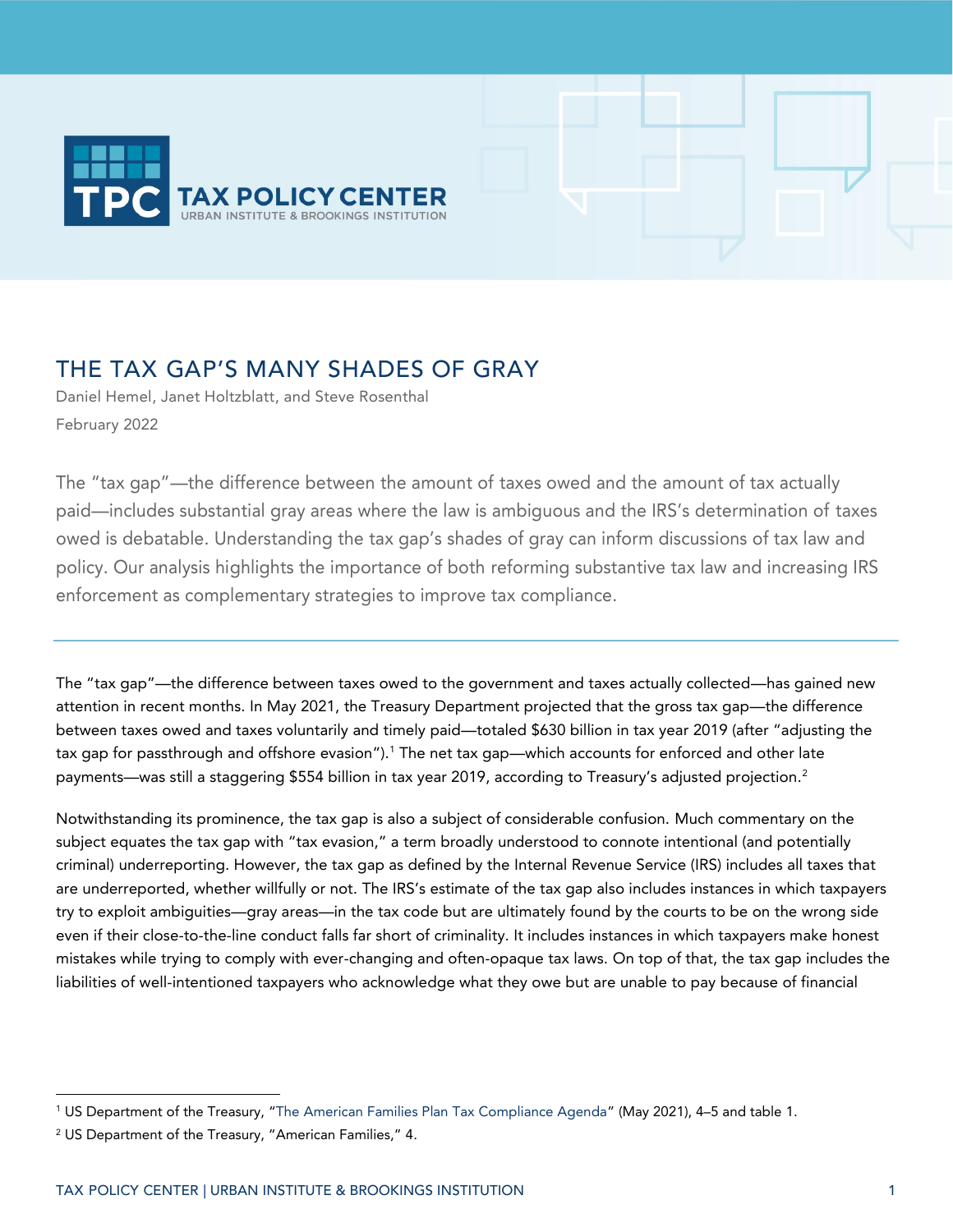distress. For all these reasons, official IRS documents are generally careful not to characterize the tax gap as tax evasion. 3

Moreover, several features of the IRS's methodology create the possibility that the agency's estimate will include amounts that a court—or even the IRS itself—won't ultimately deem the taxpayer to owe. The IRS's measure of "true tax"—the starting point for its calculation of both the gross and net tax gaps—includes any amount of additional tax recommended by an examiner after an audit included in its compliance studies, even if the examiner's post-audit recommendation is subsequently reversed on administrative appeal or court challenge. Data from the Treasury Inspector General for Tax Administration indicate that only 63 percent of additional taxes recommended by examiners in operational audits in fiscal years 2015 through 2019 were ultimately assessed (after administrative appeals and abatements). <sup>4</sup> That figure is likely even lower after taking into account further reductions on judicial review.

In addition, the IRS uses a method called "detection controlled estimation" in its compliance studies to scale up the recommendations of all examiners to the level of the examiners who recommend the largest upward adjustments in types of personal income, controlling for observable characteristics of the cases assigned to each examiner. The intent of detection controlled estimation is to account for income that was not detected in an audit, but flaws in that method potentially magnify the impact of later-reversed recommendations on the overall tax gap.

Weighing in the opposite direction, other features of the IRS's methodology cause the agency's estimate of the tax gap to exclude amounts that are tax evasion by any definition. Of particular note, the IRS's tax gap estimates do not include underreporting attributable to illegal-source income. The IRS says that it omits noncompliance attributable to illegalsource income<sup>5</sup> from its tax gap estimates because (1) illegal-source income is "extremely difficult to estimate" and (2) "the government interest in pursuing this type of noncompliance is, ultimately, to stop the illegal activity, not merely to tax it." 6

The IRS's official tax gap estimates also may exclude underreporting attributable to passthrough entities such as partnerships and S corporations because audits of those organizations are not routinely conducted as part of IRS compliance studies.

Between clear-cut noncompliance and compliance, however, lies a spectrum of many shades of gray, where taxpayers, the IRS, the courts, and Congress may disagree as to what counts as illegal or legal. (Indeed, even within the IRS, there are often various views among examiners and differences of opinion between examiners and appeals officers.) Understanding the tax gap's shades of gray can inform discussions of tax law and policy. Clarifying the contours of the tax gap also yields three concrete policy implications:

### 1. THE TAX GAP SHOULD NOT BE A PERFORMANCE TARGET.

The IRS's tax gap research reveals important sources of noncompliance and sheds light on the potential amounts of unpaid taxes that could be collected under current law. But a goal such as reducing the tax gap by a particular percentage aims at an amorphous target. Moreover, setting such a goal for the IRS would produce potentially perverse incentives. For example, one easy way for the IRS to reduce the measured tax gap would be to instruct examiners not to

<sup>&</sup>lt;sup>3</sup> See, e.g., Internal Revenue Service, Publication 1415 (Rev. 9-2019) (2019) (the term "evasion" is not used in body text).

<sup>4</sup> Treasury Inspector General for Tax Administration, "[Trends in Compliance Activities through Fiscal Year 2019,](https://www.treasury.gov/tigta/auditreports/2021reports/202130011fr.pdf)" March 12, 2021, 16, figure 6.

<sup>5</sup> IRS, *[Reducing the Federal Tax Gap: A Report on Improving Voluntary Compliance](https://www.irs.gov/pub/irs-news/reducing_the_tax_gap.pdf)*, August 2007, 6 ("It is important to emphasize that IRS estimates of the tax gap are associated with the legal sector of the economy only"); Kim M. Bloomquist, "[IRS Compliance](https://www.taxadmin.org/assets/docs/Meetings/07rev_est/bloomquist.pdf)  [Research and Tax Gap Estimates](https://www.taxadmin.org/assets/docs/Meetings/07rev_est/bloomquist.pdf)," slide deck presented at the 2007 FTA Revenue Estimation and Tax Research Conference, September 17, 2007 (noting that illegal source income is "not included in tax gap estimates").

<sup>6</sup> IRS, *[Reducing the Federal Tax Gap](https://www.irs.gov/pub/irs-news/reducing_the_tax_gap.pdf)*, 6.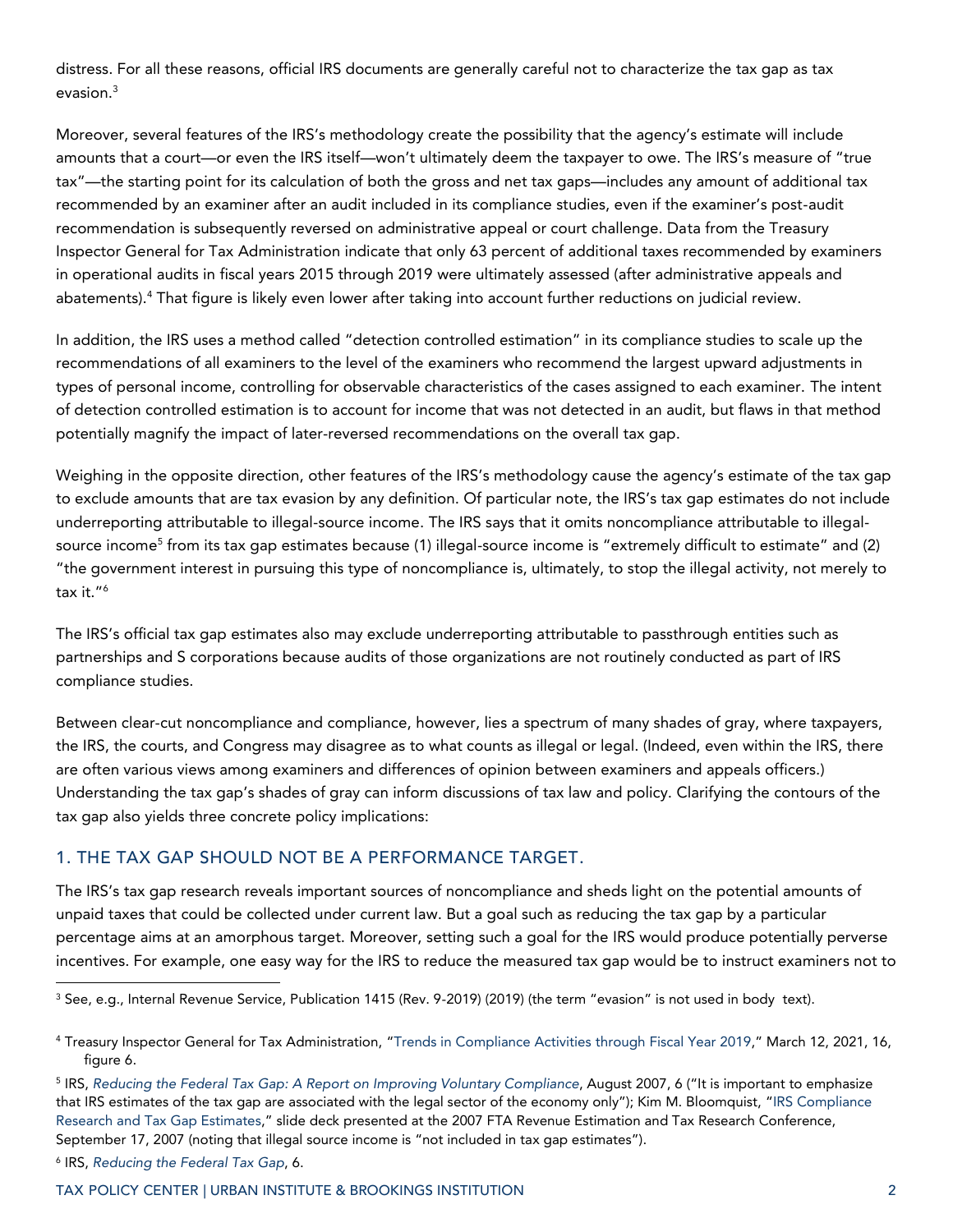challenge aggressive reporting positions adopted by sophisticated taxpayers who exploit gray areas in the tax code. The IRS would thereby reduce the amount of true tax owed—and thus the gap between true tax and the amount actually paid. However, such measures would be at odds with the goals of raising revenue and allocating tax burdens equitably.

## 2. THE IRS NEEDS SKILLED AND EXPERIENCED EXAMINERS AND UP-TO-DATE TECHNOLOGY TO BETTER ADDRESS THE PROBLEM OF TAX NONCOMPLIANCE.

If distinguishing between tax compliance and noncompliance were simple, then the IRS potentially could rely on relatively inexperienced examiners to detect tax underreporting. However, to the extent the tax gap results from sophisticated taxpayers aggressively exploiting ambiguities in the statutes, then the IRS's task is more challenging. In certain areas, such as the taxation of passthrough entities, noncompliance often takes the latter form. For example, rules regarding special allocations for partnerships and reasonable compensation for S corporation shareholders involve complicated multipart tests that are often unclear in their application. In those circumstances, enforcement would be especially resource intensive and would require a substantial boost in the IRS's budget. The IRS will need to hire, train, and retain revenue agents who are well versed in the relevant areas of law and capable of conducting complex audits, then support their efforts with 21st-century technology. These enforcement efforts may take a long time to pay off, especially when the taxpayer appeals the examiner's decision through the administrative process or takes the matter to the courts.

## 3. TACKLING THE PROBLEM OF TAX NONCOMPLIANCE REQUIRES SUBSTANTIVE LEGAL REFORMS.

Even the most skilled and experienced examiners will struggle to enforce tax laws that are ambiguous at their core. In those cases, audits are no substitute for clarity in the tax laws. This point is most evident with passthrough entities (e.g., partnerships and S corporations), for which current statutes practically invite taxpayers to adopt aggressive reporting positions—some challenged by examiners, some accepted as legal avoidance strategies, and some that are never observed because audits at the passthrough-entity level are rare. Congress could write better tax rules for passthrough entities that would make the IRS's task much easier and would make enforcement more equitable. Some examples of tax laws that would achieve those goals include the following:

- Repeal the deduction for qualified business income under section 199A.
- Abolish partnership special allocations and require partnerships to allocate tax items in proportion to capital interests.
- Apply the self-employment tax to the distributive-share income of active S corporation shareholders.